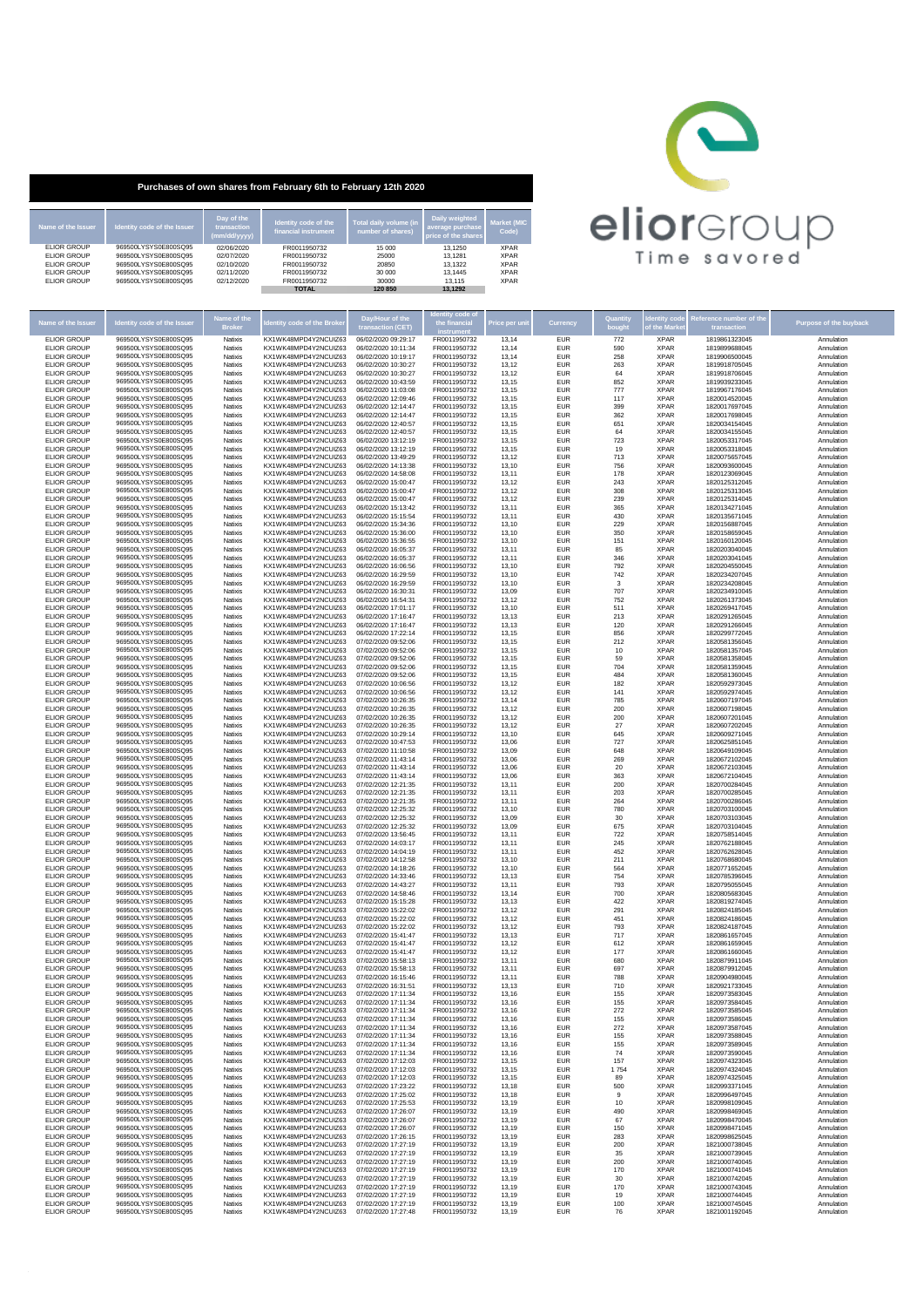| <b>ELIOR GROUP</b>                       | 969500LYSYS0E800SO95                         | Natixis            | KX1WK48MPD4Y2NCUIZ63                         | 07/02/2020 17:28:16                        | FR0011950732                 | 13,19          | <b>EUR</b>               | 8                       | <b>XPAR</b>                | 1821001834045                  | Annulation               |
|------------------------------------------|----------------------------------------------|--------------------|----------------------------------------------|--------------------------------------------|------------------------------|----------------|--------------------------|-------------------------|----------------------------|--------------------------------|--------------------------|
| FLIOR GROUP                              | 969500LYSYS0E800SO95                         | Natixis            | KX1WK48MPD4Y2NCUIZ63                         | 07/02/2020 17:28:16                        | FR0011950732                 | 13,19          | <b>EUR</b>               | 295                     | <b>XPAR</b>                | 1821001835045                  | Annulation               |
| <b>ELIOR GROUP</b>                       | 969500LYSYS0E800SQ95                         | Natixis            | KX1WK48MPD4Y2NCUIZ63                         | 07/02/2020 17:28:16                        | FR0011950732                 | 13.19          | <b>EUR</b>               | 3                       | <b>XPAR</b>                | 1821001836045                  | Annulation               |
| <b>ELIOR GROUP</b><br><b>ELIOR GROUP</b> | 969500LYSYS0E800SQ95<br>969500LYSYS0E800SQ95 | Natixis<br>Natixis | KX1WK48MPD4Y2NCUIZ63<br>KX1WK48MPD4Y2NCUIZ63 | 07/02/2020 17:28:16<br>07/02/2020 17:28:35 | FR0011950732<br>FR0011950732 | 13,19<br>13.19 | <b>EUR</b><br><b>EUR</b> | 24<br>161               | <b>XPAR</b><br><b>XPAR</b> | 1821001837045<br>1821002181045 | Annulation<br>Annulation |
| <b>ELIOR GROUP</b>                       | 969500LYSYS0E800SO95                         | Natixis            | KX1WK48MPD4Y2NCUIZ63                         | 10/02/2020 09:38:24                        | FR0011950732                 | 13,15          | <b>EUR</b>               | 659                     | <b>XPAR</b>                | 1821194134045                  | Annulation               |
| <b>ELIOR GROUP</b>                       | 969500LYSYS0E800SQ95                         | Natixis            | KX1WK48MPD4Y2NCUIZ63                         | 10/02/2020 09:38:38                        | FR0011950732                 | 13,10          | <b>EUR</b>               | 684                     | <b>XPAR</b>                | 1821194254045                  | Annulation               |
| <b>ELIOR GROUP</b>                       | 969500LYSYS0E800SQ95                         | Natixis            | KX1WK48MPD4Y2NCUIZ63                         | 10/02/2020 09:38:58                        | FR0011950732                 | 13.09          | <b>EUR</b>               | 600                     | <b>XPAR</b>                | 1821194572045                  | Annulation               |
| <b>ELIOR GROUP</b><br>FLIOR GROUP        | 969500LYSYS0E800SQ95<br>969500LYSYS0E800SQ95 | Natixis<br>Natixis | KX1WK48MPD4Y2NCUIZ63<br>KX1WK48MPD4Y2NCUIZ63 | 10/02/2020 09:38:58<br>10/02/2020 09:09:03 | FR0011950732                 | 13,09          | <b>EUR</b>               | 25<br>302               | <b>XPAR</b><br><b>XPAR</b> | 1821194573045<br>1821177481045 | Annulation<br>Annulation |
| <b>ELIOR GROUP</b>                       | 969500LYSYS0E800SO95                         | Natixis            | KX1WK48MPD4Y2NCUIZ63                         | 10/02/2020 09:09:03                        | FR0011950732<br>FR0011950732 | 13,15<br>13,15 | <b>EUR</b><br><b>EUR</b> | 456                     | <b>XPAR</b>                | 1821177482045                  | Annulation               |
| <b>ELIOR GROUP</b>                       | 969500LYSYS0E800SO95                         | Natixis            | KX1WK48MPD4Y2NCUIZ63                         | 10/02/2020 09:58:49                        | FR0011950732                 | 13,07          | <b>EUR</b>               | 667                     | <b>XPAR</b>                | 1821207966045                  | Annulation               |
| <b>ELIOR GROUF</b>                       | 969500LYSYS0E800SQ95                         | Natixis            | KX1WK48MPD4Y2NCUIZ63                         | 10/02/2020 09:58:49                        | FR0011950732                 | 13.07          | <b>EUR</b>               | 101                     | <b>XPAR</b>                | 1821207967045                  | Annulation               |
| <b>ELIOR GROUP</b>                       | 969500LYSYS0E800SQ95<br>969500LYSYS0E800SQ95 | Natixis            | KX1WK48MPD4Y2NCUIZ63                         | 10/02/2020 10:41:08                        | FR0011950732                 | 13,12          | <b>EUR</b>               | 336                     | <b>XPAR</b>                | 1821243246045                  | Annulation               |
| <b>ELIOR GROUP</b><br><b>ELIOR GROUP</b> | 969500LYSYS0E800SQ95                         | Natixis<br>Natixis | KX1WK48MPD4Y2NCUIZ63<br>KX1WK48MPD4Y2NCUIZ63 | 10/02/2020 10:41:08<br>10/02/2020 10:41:08 | FR0011950732<br>FR0011950732 | 13.12<br>13,12 | <b>EUR</b><br><b>EUR</b> | $\overline{4}$<br>304   | <b>XPAR</b><br><b>XPAR</b> | 1821243247045<br>1821243248045 | Annulation<br>Annulation |
| <b>ELIOR GROUP</b>                       | 969500LYSYS0E800SQ95                         | Natixis            | KX1WK48MPD4Y2NCUIZ63                         | 10/02/2020 10:41:08                        | FR0011950732                 | 13,12          | <b>EUR</b>               | 37                      | <b>XPAR</b>                | 1821243249045                  | Annulation               |
| <b>ELIOR GROUP</b>                       | 969500LYSYS0E800SQ95                         | Natixis            | KX1WK48MPD4Y2NCUIZ63                         | 10/02/2020 11:34:08                        | FR0011950732                 | 13.12          | <b>EUR</b>               | 622                     | <b>XPAR</b>                | 1821284559045                  | Annulation               |
| <b>ELIOR GROUP</b>                       | 969500LYSYS0E800SQ95                         | Natixis            | KX1WK48MPD4Y2NCUIZ63                         | 10/02/2020 11:34:11                        | FR0011950732                 | 13,10          | <b>EUR</b>               | 660                     | <b>XPAR</b>                | 1821284590045                  | Annulation               |
| <b>ELIOR GROUP</b><br><b>ELIOR GROUP</b> | 969500LYSYS0E800SQ95<br>969500LYSYS0E800SO95 | Natixis<br>Natixis | KX1WK48MPD4Y2NCUIZ63<br>KX1WK48MPD4Y2NCUIZ63 | 10/02/2020 13:00:42<br>10/02/2020 13:00:42 | FR0011950732<br>FR0011950732 | 13,15<br>13,15 | <b>EUR</b><br><b>EUR</b> | 718<br>755              | <b>XPAR</b><br><b>XPAR</b> | 1821336940045<br>1821336941045 | Annulation<br>Annulation |
| <b>ELIOR GROUF</b>                       | 969500LYSYS0E800SQ95                         | Natixis            | KX1WK48MPD4Y2NCUIZ63                         | 10/02/2020 13:55:29                        | FR0011950732                 | 13,15          | <b>EUR</b>               | 636                     | <b>XPAR</b>                | 1821367034045                  | Annulation               |
| <b>ELIOR GROUF</b>                       | 969500LYSYS0E800SO95                         | Natixis            | KX1WK48MPD4Y2NCUIZ63                         | 10/02/2020 13:55:29                        | FR0011950732                 | 13.15          | <b>EUR</b>               | 767                     | <b>XPAR</b>                | 1821367035045                  | Annulation               |
| <b>ELIOR GROUP</b>                       | 969500LYSYS0E800SQ95                         | Natixis            | KX1WK48MPD4Y2NCUIZ63                         | 10/02/2020 14:20:00                        | FR0011950732                 | 13,12          | <b>EUR</b>               | 663                     | <b>XPAR</b>                | 1821382895045                  | Annulation               |
| <b>ELIOR GROUP</b>                       | 969500LYSYS0E800SO95                         | Natixis<br>Natixis | KX1WK48MPD4Y2NCUIZ63                         | 10/02/2020 14:20:00                        | FR0011950732                 | 13.12          | <b>EUR</b>               | 55                      | <b>XPAR</b><br><b>XPAR</b> | 1821382896045                  | Annulation<br>Annulation |
| <b>ELIOR GROUP</b><br><b>ELIOR GROUP</b> | 969500LYSYS0E800SQ95<br>969500LYSYS0E800SQ95 | Natixis            | KX1WK48MPD4Y2NCUIZ63<br>KX1WK48MPD4Y2NCUIZ63 | 10/02/2020 15:13:21<br>10/02/2020 15:33:37 | FR0011950732<br>FR0011950732 | 13,14<br>13,14 | <b>EUR</b><br><b>EUR</b> | 749<br>643              | <b>XPAR</b>                | 1821419815045<br>1821443003045 | Annulation               |
| <b>ELIOR GROUP</b>                       | 969500LYSYS0E800SQ95                         | Natixis            | KX1WK48MPD4Y2NCUIZ63                         | 10/02/2020 15:34:28                        | FR0011950732                 | 13.13          | <b>EUR</b>               | 500                     | <b>XPAR</b>                | 1821444192045                  | Annulation               |
| <b>ELIOR GROUP</b>                       | 969500LYSYS0E800SQ95                         | Natixis            | KX1WK48MPD4Y2NCUIZ63                         | 10/02/2020 15:34:54                        | FR0011950732                 | 13,13          | <b>EUR</b>               | 158                     | <b>XPAR</b>                | 1821444709045                  | Annulation               |
| <b>ELIOR GROUP</b>                       | 969500LYSYS0E800SQ95                         | Natixis            | KX1WK48MPD4Y2NCUIZ63                         | 10/02/2020 15:48:41                        | FR0011950732                 | 13,12          | <b>EUR</b>               | 43                      | <b>XPAR</b>                | 1821462820045                  | Annulation               |
| <b>ELIOR GROUP</b><br><b>ELIOR GROUP</b> | 969500LYSYS0E800SQ95<br>969500LYSYS0E800SQ95 | Natixis<br>Natixis | KX1WK48MPD4Y2NCUIZ63<br>KX1WK48MPD4Y2NCUIZ63 | 10/02/2020 15:49:41<br>10/02/2020 15:50:41 | FR0011950732<br>FR0011950732 | 13,12<br>13,12 | <b>EUR</b><br><b>EUR</b> | 48<br>44                | <b>XPAR</b><br><b>XPAR</b> | 1821464381045<br>1821465616045 | Annulation<br>Annulation |
| <b>ELIOR GROUF</b>                       | 969500LYSYS0E800SQ95                         | Natixis            | KX1WK48MPD4Y2NCUIZ63                         | 10/02/2020 15:58:40                        | FR0011950732                 | 13.12          | <b>EUR</b>               | 38                      | <b>XPAR</b>                | 1821475228045                  | Annulation               |
| <b>ELIOR GROUP</b>                       | 969500LYSYS0E800SQ95                         | Natixis            | KX1WK48MPD4Y2NCUIZ63                         | 10/02/2020 15:59:14                        | FR0011950732                 | 13,12          | <b>EUR</b>               | 42                      | <b>XPAR</b>                | 1821475932045                  | Annulation               |
| <b>ELIOR GROUP</b>                       | 969500LYSYS0E800SQ95                         | Natixis            | KX1WK48MPD4Y2NCUIZ63                         | 10/02/2020 15:59:58                        | FR0011950732                 | 13.12          | <b>EUR</b>               | 57                      | <b>XPAR</b>                | 1821476696045                  | Annulation               |
| <b>ELIOR GROUP</b>                       | 969500LYSYS0E800SQ95                         | Natixis            | KX1WK48MPD4Y2NCUIZ63                         | 10/02/2020 16:08:53                        | FR0011950732                 | 13,12          | <b>EUR</b>               | 38                      | <b>XPAR</b>                | 1821487236045                  | Annulation               |
| <b>ELIOR GROUP</b><br><b>ELIOR GROUP</b> | 969500LYSYS0E800SQ95<br>969500LYSYS0E800SQ95 | Natixis<br>Natixis | KX1WK48MPD4Y2NCUIZ63<br>KX1WK48MPD4Y2NCUIZ63 | 10/02/2020 16:16:21<br>10/02/2020 16:29:39 | FR0011950732<br>FR0011950732 | 13,12<br>13.15 | <b>EUR</b><br><b>EUR</b> | 465<br>42               | <b>XPAR</b><br><b>XPAR</b> | 1821494801045<br>1821508948045 | Annulation<br>Annulation |
| <b>ELIOR GROUP</b>                       | 969500LYSYS0E800SQ95                         | Natixis            | KX1WK48MPD4Y2NCUIZ63                         | 10/02/2020 16:29:39                        | FR0011950732                 | 13,15          | <b>EUR</b>               | 725                     | <b>XPAR</b>                | 1821508949045                  | Annulation               |
| <b>ELIOR GROUP</b>                       | 969500LYSYS0E800SQ95                         | Natixis            | KX1WK48MPD4Y2NCUIZ63                         | 10/02/2020 16:29:39                        | FR0011950732                 | 13,15          | <b>EUR</b>               | 350                     | <b>XPAR</b>                | 1821508952045                  | Annulation               |
| <b>ELIOR GROUP</b>                       | 969500LYSYS0E800SO95                         | Natixis            | KX1WK48MPD4Y2NCUIZ63                         | 10/02/2020 16:29:39                        | FR0011950732                 | 13,15          | <b>EUR</b>               | 297                     | <b>XPAR</b>                | 1821508953045                  | Annulation               |
| <b>ELIOR GROUP</b><br><b>ELIOR GROUP</b> | 969500LYSYS0E800SO95<br>969500LYSYS0E800SQ95 | Natixis            | KX1WK48MPD4Y2NCUIZ63<br>KX1WK48MPD4Y2NCUIZ63 | 10/02/2020 16:35:18<br>10/02/2020 16:36:13 | FR0011950732<br>FR0011950732 | 13,13<br>13.13 | <b>EUR</b><br><b>EUR</b> | 357<br>50               | <b>XPAR</b><br><b>XPAR</b> | 1821514049045<br>1821515002045 | Annulation<br>Annulation |
| <b>ELIOR GROUP</b>                       | 969500LYSYS0E800SQ95                         | Natixis<br>Natixis | KX1WK48MPD4Y2NCUIZ63                         | 10/02/2020 16:52:55                        | FR0011950732                 | 13,14          | <b>EUR</b>               | 653                     | <b>XPAR</b>                | 1821532165045                  | Annulation               |
| <b>ELIOR GROUP</b>                       | 969500LYSYS0E800SO95                         | Natixis            | KX1WK48MPD4Y2NCUIZ63                         | 10/02/2020 17:07:49                        | FR0011950732                 | 13.14          | <b>EUR</b>               | 36                      | <b>XPAR</b>                | 1821548846045                  | Annulation               |
| <b>ELIOR GROUP</b>                       | 969500LYSYS0E800SQ95                         | Natixis            | KX1WK48MPD4Y2NCUIZ63                         | 10/02/2020 17:10:30                        | FR0011950732                 | 13,14          | <b>EUR</b>               | 180                     | <b>XPAR</b>                | 1821551638045                  | Annulation               |
| <b>ELIOR GROUP</b>                       | 969500LYSYS0E800SQ95                         | Natixis            | KX1WK48MPD4Y2NCUIZ63                         | 10/02/2020 17:10:53                        | FR0011950732                 | 13,14          | <b>EUR</b>               | 50                      | <b>XPAR</b>                | 1821551939045                  | Annulation               |
| <b>ELIOR GROUP</b>                       | 969500LYSYS0E800SQ95                         | Natixis            | KX1WK48MPD4Y2NCUIZ63                         | 10/02/2020 17:11:20                        | FR0011950732                 | 13.14          | <b>EUR</b>               | 35                      | <b>XPAR</b>                | 1821552650045                  | Annulation               |
| <b>ELIOR GROUP</b><br><b>ELIOR GROUP</b> | 969500LYSYS0E800SQ95<br>969500LYSYS0E800SQ95 | Natixis<br>Natixis | KX1WK48MPD4Y2NCUIZ63<br>KX1WK48MPD4Y2NCUIZ63 | 10/02/2020 17:11:33<br>10/02/2020 17:11:56 | FR0011950732<br>FR0011950732 | 13,14<br>13,14 | <b>EUR</b><br><b>EUR</b> | 49<br>41                | <b>XPAR</b><br><b>XPAR</b> | 1821552839045<br>1821553211045 | Annulation<br>Annulation |
| <b>ELIOR GROUP</b>                       | 969500LYSYS0E800SQ95                         | Natixis            | KX1WK48MPD4Y2NCUIZ63                         | 10/02/2020 17:12:09                        | FR0011950732                 | 13,14          | <b>EUR</b>               | 51                      | <b>XPAR</b>                | 1821553461045                  | Annulation               |
| <b>ELIOR GROUP</b>                       | 969500LYSYS0E800SO95                         | Natixis            | KX1WK48MPD4Y2NCUIZ63                         | 10/02/2020 17:12:31                        | FR0011950732                 | 13,14          | <b>EUR</b>               | 46                      | <b>XPAR</b>                | 1821553910045                  | Annulation               |
| FLIOR GROUP                              | 969500LYSYS0E800SQ95                         | Natixis            | KX1WK48MPD4Y2NCUIZ63                         | 10/02/2020 17:12:36                        | FR0011950732                 | 13.14          | <b>EUR</b>               | 42                      | <b>XPAR</b>                | 1821553971045                  | Annulation               |
| <b>ELIOR GROUP</b>                       | 969500LYSYS0E800SQ95<br>969500LYSYS0E800SQ95 | Natixis            | KX1WK48MPD4Y2NCUIZ63                         | 10/02/2020 17:13:03                        | FR0011950732                 | 13,14          | <b>EUR</b>               | 47                      | <b>XPAR</b>                | 1821554580045                  | Annulation               |
| <b>ELIOR GROUP</b><br><b>ELIOR GROUP</b> | 969500LYSYS0E800SQ95                         | Natixis<br>Natixis | KX1WK48MPD4Y2NCUIZ63<br>KX1WK48MPD4Y2NCUIZ63 | 10/02/2020 17:13:12<br>10/02/2020 17:13:21 | FR0011950732<br>FR0011950732 | 13.14<br>13,14 | <b>EUR</b><br><b>EUR</b> | 33<br>38                | <b>XPAR</b><br><b>XPAR</b> | 1821554730045<br>1821554927045 | Annulation<br>Annulation |
| <b>ELIOR GROUP</b>                       | 969500LYSYS0E800SQ95                         | Natixis            | KX1WK48MPD4Y2NCUIZ63                         | 10/02/2020 17:13:39                        | FR0011950732                 | 13,14          | <b>EUR</b>               | 59                      | <b>XPAR</b>                | 1821555300045                  | Annulation               |
| <b>ELIOR GROUP</b>                       | 969500LYSYS0E800SQ95                         | Natixis            | KX1WK48MPD4Y2NCUIZ63                         | 10/02/2020 17:13:53                        | FR0011950732                 | 13.14          | <b>EUR</b>               | 34                      | <b>XPAR</b>                | 1821555551045                  | Annulation               |
| <b>ELIOR GROUP</b>                       | 969500LYSYS0E800SQ95                         | Natixis            | KX1WK48MPD4Y2NCUIZ63                         | 10/02/2020 17:16:56                        | FR0011950732                 | 13,15          | <b>EUR</b>               | 349                     | <b>XPAR</b>                | 1821559230045                  | Annulation               |
| <b>ELIOR GROUP</b>                       | 969500LYSYS0E800SQ95<br>969500LYSYS0E800SQ95 | Natixis<br>Natixis | KX1WK48MPD4Y2NCUIZ63<br>KX1WK48MPD4Y2NCUIZ63 | 10/02/2020 17:16:56                        | FR0011950732                 | 13,15          | <b>EUR</b>               | 675                     | <b>XPAR</b><br><b>XPAR</b> | 1821559231045                  | Annulation               |
| <b>ELIOR GROUP</b><br><b>ELIOR GROUP</b> | 969500LYSYS0E800SQ95                         | Natixis            | KX1WK48MPD4Y2NCUIZ63                         | 10/02/2020 17:16:56<br>10/02/2020 17:19:56 | FR0011950732<br>FR0011950732 | 13,15<br>13,15 | <b>EUR</b><br><b>EUR</b> | 325<br>400              | <b>XPAR</b>                | 1821559232045<br>1821563022045 | Annulation<br>Annulation |
| <b>ELIOR GROUP</b>                       | 969500LYSYS0E800SQ95                         | Natixis            | KX1WK48MPD4Y2NCUIZ63                         | 10/02/2020 17:19:56                        | FR0011950732                 | 13.15          | <b>EUR</b>               | 16                      | <b>XPAR</b>                | 1821563023045                  | Annulation               |
| <b>ELIOR GROUP</b>                       | 969500LYSYS0E800SQ95                         | Natixis            | KX1WK48MPD4Y2NCUIZ63                         | 10/02/2020 17:19:56                        | FR0011950732                 | 13,15          | <b>EUR</b>               | 113                     | <b>XPAR</b>                | 1821563024045                  | Annulation               |
| <b>ELIOR GROUP</b>                       | 969500LYSYS0E800SQ95                         | Natixis            | KX1WK48MPD4Y2NCUIZ63                         | 10/02/2020 17:26:02                        | FR0011950732                 | 13.14          | <b>EUR</b>               | 125                     | <b>XPAR</b>                | 1821571740045                  | Annulation               |
| <b>ELIOR GROUP</b>                       | 969500LYSYS0E800SQ95<br>969500LYSYS0E800SQ95 | Natixis            | KX1WK48MPD4Y2NCUIZ63                         | 10/02/2020 17:26:02                        | FR0011950732                 | 13,14          | <b>EUR</b>               | 36                      | <b>XPAR</b>                | 1821571741045                  | Annulation               |
| <b>ELIOR GROUP</b><br><b>ELIOR GROUP</b> | 969500LYSYS0E800SQ95                         | Natixis<br>Natixis | KX1WK48MPD4Y2NCUIZ63<br>KX1WK48MPD4Y2NCUIZ63 | 10/02/2020 17:26:24<br>10/02/2020 17:26:24 | FR0011950732<br>FR0011950732 | 13,14<br>13.14 | <b>EUR</b><br><b>EUR</b> | 27<br>300               | <b>XPAR</b><br><b>XPAR</b> | 1821572115045<br>1821572116045 | Annulation<br>Annulation |
| <b>ELIOR GROUP</b>                       | 969500LYSYS0E800SQ95                         | Natixis            | KX1WK48MPD4Y2NCUIZ63                         | 10/02/2020 17:26:24                        | FR0011950732                 | 13,14          | <b>EUR</b>               | 576                     | <b>XPAR</b>                | 1821572117045                  | Annulation               |
| <b>ELIOR GROUP</b>                       | 969500LYSYS0E800SQ95                         | Natixis            | KX1WK48MPD4Y2NCUIZ63                         | 10/02/2020 17:26:40                        | FR0011950732                 | 13,14          | <b>EUR</b>               | 71                      | <b>XPAR</b>                | 1821572417045                  | Annulation               |
| <b>ELIOR GROUP</b>                       | 969500LYSYS0E800SQ95                         | Natixis            | KX1WK48MPD4Y2NCUIZ63                         | 10/02/2020 17:26:40                        | FR0011950732                 | 13,14          | <b>EUR</b>               | 229                     | <b>XPAR</b>                | 1821572418045                  | Annulation               |
| <b>ELIOR GROUP</b><br><b>ELIOR GROUP</b> | 969500LYSYS0E800SQ95<br>969500LYSYS0E800SO95 | Natixis<br>Natixis | KX1WK48MPD4Y2NCUIZ63<br>KX1WK48MPD4Y2NCUIZ63 | 10/02/2020 17:26:40<br>10/02/2020 17:26:40 | FR0011950732<br>FR0011950732 | 13,14<br>13.14 | <b>EUR</b><br><b>EUR</b> | 300<br>113              | <b>XPAR</b><br><b>XPAR</b> | 1821572419045<br>1821572420045 | Annulation<br>Annulation |
| <b>ELIOR GROUP</b>                       | 969500LYSYS0E800SQ95                         | Natixis            | KX1WK48MPD4Y2NCUIZ63                         | 10/02/2020 17:26:40                        | FR0011950732                 | 13,14          | <b>EUR</b>               | 46                      | <b>XPAR</b>                | 1821572421045                  | Annulation               |
| <b>ELIOR GROUP</b>                       | 969500LYSYS0E800SQ95                         | Natixis            | KX1WK48MPD4Y2NCUIZ63                         | 10/02/2020 17:20:54                        | FR0011950732                 | 13,15          | <b>EUR</b>               | 31                      | <b>XPAR</b>                | 1821564834045                  | Annulation               |
| <b>ELIOR GROUP</b>                       | 969500LYSYS0E800SQ95                         | Natixis            | KX1WK48MPD4Y2NCUIZ63                         | 10/02/2020 17:26:02                        | FR0011950732                 | 13,14          | <b>EUR</b>               | 691                     | <b>XPAR</b>                | 1821571733045                  | Annulation               |
| <b>ELIOR GROUP</b><br><b>ELIOR GROUP</b> | 969500LYSYS0E800SQ95<br>969500LYSYS0E800SQ95 | Natixis<br>Natixis | KX1WK48MPD4Y2NCUIZ63<br>KX1WK48MPD4Y2NCUIZ63 | 10/02/2020 17:26:02<br>10/02/2020 17:26:02 | FR0011950732<br>FR0011950732 | 13,14<br>13.14 | <b>EUR</b><br><b>EUR</b> | 30<br>14                | <b>XPAR</b><br><b>XPAR</b> | 1821571734045<br>1821571735045 | Annulation<br>Annulation |
| <b>ELIOR GROUP</b>                       | 969500LYSYS0E800SQ95                         | Natixis            | KX1WK48MPD4Y2NCUIZ63                         | 10/02/2020 17:26:02                        | FR0011950732                 | 13,14          | <b>EUR</b>               | 286                     | <b>XPAR</b>                | 1821571736045                  | Annulation               |
| <b>ELIOR GROUP</b>                       | 969500LYSYS0E800SO95                         | Natixis            | KX1WK48MPD4Y2NCUIZ63                         | 10/02/2020 17:26:02                        | FR0011950732                 | 13,14          | <b>EUR</b>               | 44                      | <b>XPAR</b>                | 1821571737045                  | Annulation               |
| <b>ELIOR GROUP</b>                       | 969500LYSYS0E800SQ95                         | Natixis            | KX1WK48MPD4Y2NCUIZ63                         | 10/02/2020 17:26:02                        | FR0011950732                 | 13,14          | <b>EUR</b>               | 106                     | <b>XPAR</b>                | 1821571738045                  | Annulation               |
| <b>ELIOR GROUP</b>                       | 969500LYSYS0E800SQ95                         | Natixis            | KX1WK48MPD4Y2NCUIZ63                         | 10/02/2020 17:26:02                        | FR0011950732                 | 13,14          | <b>EUR</b>               | 6                       | <b>XPAR</b>                | 1821571739045                  | Annulation               |
| FLIOR GROUP<br><b>ELIOR GROUP</b>        | 969500LYSYS0E800SQ95<br>969500LYSYS0E800SQ95 | Natixis<br>Natixis | KX1WK48MPD4Y2NCUIZ63<br>KX1WK48MPD4Y2NCUIZ63 | 10/02/2020 17:29:30<br>10/02/2020 17:29:30 | FR0011950732<br>FR0011950732 | 13.10<br>13.10 | <b>EUR</b>               | 194                     | <b>XPAR</b><br><b>XPAR</b> | 1821575460045<br>1821575470045 | Annulation<br>Annulation |
| <b>ELIOR GROUP</b>                       | 969500LYSYS0E800SQ95                         | Natixis            | KX1WK48MPD4Y2NCUIZ63                         | 10/02/2020 17:29:31                        | FR0011950732                 | 13.10          | <b>EUR</b><br><b>EUR</b> | 260<br>46               | <b>XPAR</b>                | 1821575487045                  | Annulation               |
| <b>ELIOR GROUP</b>                       | 969500LYSYS0E800SO95                         | Natixis            | KX1WK48MPD4Y2NCUIZ63                         | 10/02/2020 17:29:46                        | FR0011950732                 | 13,10          | <b>EUR</b>               | 86                      | <b>XPAR</b>                | 1821576155045                  | Annulation               |
| <b>ELIOR GROUP</b>                       | 969500LYSYS0E800SQ95                         | Natixis            | KX1WK48MPD4Y2NCUIZ63                         | 10/02/2020 17:29:46                        | FR0011950732                 | 13,10          | <b>EUR</b>               | 21                      | <b>XPAR</b>                | 1821576157045                  | Annulation               |
| <b>ELIOR GROUP</b>                       | 969500LYSYS0E800SQ95                         | Natixis            | KX1WK48MPD4Y2NCUIZ63                         | 10/02/2020 17:29:46                        | FR0011950732                 | 13.10          | <b>EUR</b>               | 6                       | <b>XPAR</b>                | 1821576161045                  | Annulation               |
| FLIOR GROUP<br><b>ELIOR GROUP</b>        | 969500LYSYS0E800SQ95<br>969500LYSYS0E800SQ95 | Natixis<br>Natixis | KX1WK48MPD4Y2NCUIZ63<br>KX1WK48MPD4Y2NCUIZ63 | 10/02/2020 17:29:46<br>10/02/2020 17:29:46 | FR0011950732<br>FR0011950732 | 13,10<br>13,10 | <b>EUR</b><br><b>EUR</b> | $\overline{1}$<br>35    | <b>XPAR</b><br><b>XPAR</b> | 1821576167045<br>1821576171045 | Annulation<br>Annulation |
| <b>ELIOR GROUP</b>                       | 969500LYSYS0E800SQ95                         | Natixis            | KX1WK48MPD4Y2NCUIZ63                         | 10/02/2020 17:29:46                        | FR0011950732                 | 13,10          | <b>EUR</b>               | 9                       | <b>XPAR</b>                | 1821576173045                  | Annulation               |
| <b>ELIOR GROUP</b>                       | 969500LYSYS0E800SQ95                         | Natixis            | KX1WK48MPD4Y2NCUIZ63                         | 10/02/2020 17:29:46                        | FR0011950732                 | 13,10          | <b>EUR</b>               | $\overline{\mathbf{c}}$ | <b>XPAR</b>                | 1821576175045                  | Annulation               |
| <b>ELIOR GROUP</b><br>FLIOR GROUP        | 969500LYSYS0E800SQ95                         | Natixis            | KX1WK48MPD4Y2NCUIZ63                         | 10/02/2020 17:29:47<br>10/02/2020 17:29:47 | FR0011950732                 | 13.10          | <b>EUR</b>               | $\overline{1}$          | <b>XPAR</b>                | 1821576179045                  | Annulation               |
| <b>ELIOR GROUP</b>                       | 969500LYSYS0E800SQ95<br>969500LYSYS0E800SQ95 | Natixis<br>Natixis | KX1WK48MPD4Y2NCUIZ63<br>KX1WK48MPD4Y2NCUIZ63 | 10/02/2020 17:29:47                        | FR0011950732<br>FR0011950732 | 13.10<br>13.10 | <b>EUR</b><br><b>EUR</b> | 142<br>35               | <b>XPAR</b><br><b>XPAR</b> | 1821576193045<br>1821576196045 | Annulation<br>Annulation |
| <b>ELIOR GROUP</b>                       | 969500LYSYS0E800SQ95                         | Natixis            | KX1WK48MPD4Y2NCUIZ63                         | 10/02/2020 17:29:47                        | FR0011950732                 | 13,10          | <b>EUR</b>               | 9                       | <b>XPAR</b>                | 1821576226045                  | Annulation               |
| <b>ELIOR GROUP</b>                       | 969500LYSYS0E800SQ95                         | Natixis            | KX1WK48MPD4Y2NCUIZ63                         | 10/02/2020 17:29:47                        | FR0011950732                 | 13,10          | <b>EUR</b>               | $\overline{\mathbf{c}}$ | <b>XPAR</b>                | 1821576236045                  | Annulation               |
| <b>ELIOR GROUP</b>                       | 969500LYSYS0E800SQ95                         | Natixis            | KX1WK48MPD4Y2NCUIZ63                         | 10/02/2020 17:29:47                        | FR0011950732                 | 13.10          | <b>EUR</b>               | $\mathbf{1}$            | <b>XPAR</b>                | 1821576242045                  | Annulation               |
| <b>ELIOR GROUP</b><br><b>ELIOR GROUP</b> | 969500LYSYS0E800SQ95<br>969500LYSYS0E800SQ95 | Natixis<br>Natixis | KX1WK48MPD4Y2NCUIZ63<br>KX1WK48MPD4Y2NCUIZ63 | 11/02/2020 09:10:37<br>11/02/2020 09:10:37 | FR0011950732<br>FR0011950732 | 13,23<br>13,23 | <b>EUR</b><br><b>EUR</b> | 542<br>194              | <b>XPAR</b><br><b>XPAR</b> | 1821823383045<br>1821823384045 | Annulation<br>Annulation |
| <b>ELIOR GROUP</b>                       | 969500LYSYS0E800SQ95                         | Natixis            | KX1WK48MPD4Y2NCUIZ63                         | 11/02/2020 09:25:06                        | FR0011950732                 | 13,22          | <b>EUR</b>               | 21                      | <b>XPAR</b>                | 1821832568045                  | Annulation               |
| <b>ELIOR GROUP</b>                       | 969500LYSYS0E800SQ95                         | Natixis            | KX1WK48MPD4Y2NCUIZ63                         | 11/02/2020 09:25:06                        | FR0011950732                 | 13,22          | <b>EUR</b>               | 421                     | <b>XPAR</b>                | 1821832569045                  | Annulation               |
| <b>ELIOR GROUP</b>                       | 969500LYSYS0E800SO95                         | Natixis            | KX1WK48MPD4Y2NCUIZ63                         | 11/02/2020 09:25:06                        | FR0011950732                 | 13.22          | <b>EUR</b>               | 305                     | <b>XPAR</b>                | 1821832570045                  | Annulation               |
| <b>ELIOR GROUP</b><br>FLIOR GROUP        | 969500LYSYS0E800SQ95<br>969500LYSYS0E800SO95 | Natixis            | KX1WK48MPD4Y2NCUIZ63<br>KX1WK48MPD4Y2NCUIZ63 | 11/02/2020 09:42:46                        | FR0011950732                 | 13.16          | <b>EUR</b>               | 685<br>16               | <b>XPAR</b>                | 1821845210045                  | Annulation               |
| <b>ELIOR GROUP</b>                       | 969500LYSYS0E800SQ95                         | Natixis<br>Natixis | KX1WK48MPD4Y2NCUIZ63                         | 11/02/2020 09:42:46<br>11/02/2020 09:42:46 | FR0011950732<br>FR0011950732 | 13.13<br>13,13 | <b>EUR</b><br><b>EUR</b> | 661                     | <b>XPAR</b><br><b>XPAR</b> | 1821845211045<br>1821845212045 | Annulation<br>Annulation |
| <b>ELIOR GROUP</b>                       | 969500LYSYS0E800SQ95                         | Natixis            | KX1WK48MPD4Y2NCUIZ63                         | 11/02/2020 09:42:46                        | FR0011950732                 | 13,12          | <b>EUR</b>               | 526                     | <b>XPAR</b>                | 1821845213045                  | Annulation               |
| <b>ELIOR GROUP</b>                       | 969500LYSYS0E800SQ95                         | Natixis            | KX1WK48MPD4Y2NCUIZ63                         | 11/02/2020 09:42:46                        | FR0011950732                 | 13.13          | <b>EUR</b>               | 186                     | <b>XPAR</b>                | 1821845214045                  | Annulation               |
| <b>ELIOR GROUP</b>                       | 969500LYSYS0E800SQ95                         | Natixis            | KX1WK48MPD4Y2NCUIZ63                         | 11/02/2020 09:46:26                        | FR0011950732                 | 13,10          | <b>EUR</b>               | 132                     | <b>XPAR</b>                | 1821847833045                  | Annulation               |
| <b>ELIOR GROUP</b><br><b>ELIOR GROUP</b> | 969500LYSYS0E800SQ95<br>969500LYSYS0E800SQ95 | Natixis<br>Natixis | KX1WK48MPD4Y2NCUIZ63<br>KX1WK48MPD4Y2NCUIZ63 | 11/02/2020 09:46:26<br>11/02/2020 10:12:27 | FR0011950732<br>FR0011950732 | 13,10<br>13,09 | <b>EUR</b><br><b>EUR</b> | 533<br>77               | <b>XPAR</b><br><b>XPAR</b> | 1821847834045<br>1821868478045 | Annulation<br>Annulation |
| <b>ELIOR GROUP</b>                       | 969500LYSYS0E800SQ95                         | Natixis            | KX1WK48MPD4Y2NCUIZ63                         | 11/02/2020 10:12:27                        | FR0011950732                 | 13,09          | <b>EUR</b>               | 211                     | <b>XPAR</b>                | 1821868479045                  | Annulation               |
| <b>ELIOR GROUP</b>                       | 969500LYSYS0E800SQ95                         | Natixis            | KX1WK48MPD4Y2NCUIZ63                         | 11/02/2020 10:13:20                        | FR0011950732                 | 13.09          | <b>EUR</b>               | 338                     | <b>XPAR</b>                | 1821869125045                  | Annulation               |
| <b>ELIOR GROUP</b>                       | 969500LYSYS0E800SQ95                         | Natixis            | KX1WK48MPD4Y2NCUIZ63                         | 11/02/2020 10:28:17                        | FR0011950732                 | 13.13          | <b>EUR</b>               | 22                      | <b>XPAR</b>                | 1821881037045                  | Annulation               |
| <b>ELIOR GROUP</b><br><b>ELIOR GROUP</b> | 969500LYSYS0E800SQ95<br>969500LYSYS0E800SQ95 | Natixis<br>Natixis | KX1WK48MPD4Y2NCUIZ63<br>KX1WK48MPD4Y2NCUIZ63 | 11/02/2020 10:28:17<br>11/02/2020 10:35:01 | FR0011950732<br>FR0011950732 | 13,13<br>13.13 | <b>EUR</b><br><b>EUR</b> | 748<br>737              | <b>XPAR</b><br><b>XPAR</b> | 1821881038045<br>1821886692045 | Annulation<br>Annulation |
| <b>ELIOR GROUP</b>                       | 969500LYSYS0E800SQ95                         | Natixis            | KX1WK48MPD4Y2NCUIZ63                         | 11/02/2020 11:03:57                        | FR0011950732                 | 13,17          | <b>EUR</b>               | 754                     | <b>XPAR</b>                | 1821906108045                  | Annulation               |
| <b>ELIOR GROUP</b>                       | 969500LYSYS0E800SQ95                         | Natixis            | KX1WK48MPD4Y2NCUIZ63                         | 11/02/2020 11:23:00                        | FR0011950732                 | 13.18          | <b>EUR</b>               | 768                     | <b>XPAR</b>                | 1821917720045                  | Annulation               |
| <b>ELIOR GROUP</b>                       | 969500LYSYS0E800SQ95                         | Natixis            | KX1WK48MPD4Y2NCUIZ63                         | 11/02/2020 11:35:11                        | FR0011950732                 | 13.20          | <b>EUR</b>               | 282                     | <b>XPAR</b>                | 1821925116045                  | Annulation               |
| <b>ELIOR GROUP</b>                       | 969500LYSYS0E800SQ95                         | Natixis            | KX1WK48MPD4Y2NCUIZ63                         | 11/02/2020 11:35:11                        | FR0011950732                 | 13,20          | <b>EUR</b>               | 379                     | <b>XPAR</b>                | 1821925117045                  | Annulation               |
| <b>ELIOR GROUP</b>                       | 969500LYSYS0E800SQ95                         | Natixis            | KX1WK48MPD4Y2NCUIZ63                         | 11/02/2020 11:41:45                        | FR0011950732                 | 13.20          | <b>EUR</b>               | 224                     | <b>XPAR</b>                | 1821929336045                  | Annulation               |
| <b>ELIOR GROUP</b><br><b>ELIOR GROUP</b> | 969500LYSYS0E800SQ95<br>969500LYSYS0E800SQ95 | Natixis<br>Natixis | KX1WK48MPD4Y2NCUIZ63<br>KX1WK48MPD4Y2NCUIZ63 | 11/02/2020 11:41:45<br>11/02/2020 11:41:45 | FR0011950732<br>FR0011950732 | 13,20<br>13.20 | <b>EUR</b><br><b>EUR</b> | 90<br>339               | <b>XPAR</b><br><b>XPAR</b> | 1821929337045<br>1821929338045 | Annulation<br>Annulation |
| <b>ELIOR GROUP</b>                       | 969500LYSYS0E800SQ95                         | Natixis            | KX1WK48MPD4Y2NCUIZ63                         | 11/02/2020 12:06:53                        | FR0011950732                 | 13.15          | <b>EUR</b>               | 23                      | <b>XPAR</b>                | 1821945150045                  | Annulation               |
| <b>ELIOR GROUP</b>                       | 969500LYSYS0E800SQ95                         | Natixis            | KX1WK48MPD4Y2NCUIZ63                         | 11/02/2020 12:06:53                        | FR0011950732                 | 13,15          | <b>EUR</b>               | 696                     | <b>XPAR</b>                | 1821945151045                  | Annulation               |
| <b>ELIOR GROUP</b>                       | 969500LYSYS0E800SQ95                         | Natixis            | KX1WK48MPD4Y2NCUIZ63                         | 11/02/2020 12:55:19                        | FR0011950732                 | 13.17          | <b>EUR</b>               | 698                     | <b>XPAR</b>                | 1821972659045                  | Annulation               |
| <b>ELIOR GROUP</b><br><b>ELIOR GROUP</b> | 969500LYSYS0E800SQ95<br>969500LYSYS0E800SQ95 | Natixis<br>Natixis | KX1WK48MPD4Y2NCUIZ63<br>KX1WK48MPD4Y2NCUIZ63 | 11/02/2020 12:55:19<br>11/02/2020 13:44:20 | FR0011950732<br>FR0011950732 | 13,16<br>13.15 | <b>EUR</b><br><b>EUR</b> | 633<br>597              | <b>XPAR</b><br><b>XPAR</b> | 1821972660045<br>1821999356045 | Annulation<br>Annulation |
| <b>ELIOR GROUP</b>                       | 969500LYSYS0E800SQ95                         | Natixis            | KX1WK48MPD4Y2NCUIZ63                         | 11/02/2020 13:44:20                        | FR0011950732                 | 13.15          | <b>EUR</b>               | 153                     | <b>XPAR</b>                | 1821999357045                  | Annulation               |
| <b>ELIOR GROUP</b>                       | 969500LYSYS0E800SQ95                         | Natixis            | KX1WK48MPD4Y2NCUIZ63                         | 11/02/2020 13:52:05                        | FR0011950732                 | 13,15          | <b>EUR</b>               | 150                     | <b>XPAR</b>                | 1822004182045                  | Annulation               |
| <b>ELIOR GROUP</b>                       | 969500LYSYS0E800SQ95                         | Natixis            | KX1WK48MPD4Y2NCUIZ63                         | 11/02/2020 13:52:05                        | FR0011950732                 | 13.15          | <b>EUR</b>               | 597                     | <b>XPAR</b>                | 1822004183045                  | Annulation               |
| <b>ELIOR GROUP</b><br><b>ELIOR GROUP</b> | 969500LYSYS0E800SQ95<br>969500LYSYS0E800SQ95 | Natixis<br>Natixis | KX1WK48MPD4Y2NCUIZ63<br>KX1WK48MPD4Y2NCUIZ63 | 11/02/2020 14:12:04<br>11/02/2020 14:12:04 | FR0011950732<br>FR0011950732 | 13,14<br>13.14 | <b>EUR</b><br><b>EUR</b> | 661<br>82               | <b>XPAR</b><br><b>XPAR</b> | 1822016791045<br>1822016792045 | Annulation<br>Annulation |
| <b>ELIOR GROUP</b>                       | 969500LYSYS0E800SQ95                         | Natixis            | KX1WK48MPD4Y2NCUIZ63                         | 11/02/2020 14:12:04                        | FR0011950732                 | 13,14          | <b>EUR</b>               | 400                     | <b>XPAR</b>                | 1822016793045                  | Annulation               |
| <b>ELIOR GROUP</b>                       | 969500LYSYS0E800SQ95                         | Natixis            | KX1WK48MPD4Y2NCUIZ63                         | 11/02/2020 14:12:04                        | FR0011950732                 | 13,14          | <b>EUR</b>               | 784                     | <b>XPAR</b>                | 1822016794045                  | Annulation               |
|                                          |                                              |                    |                                              |                                            |                              |                |                          |                         |                            |                                |                          |